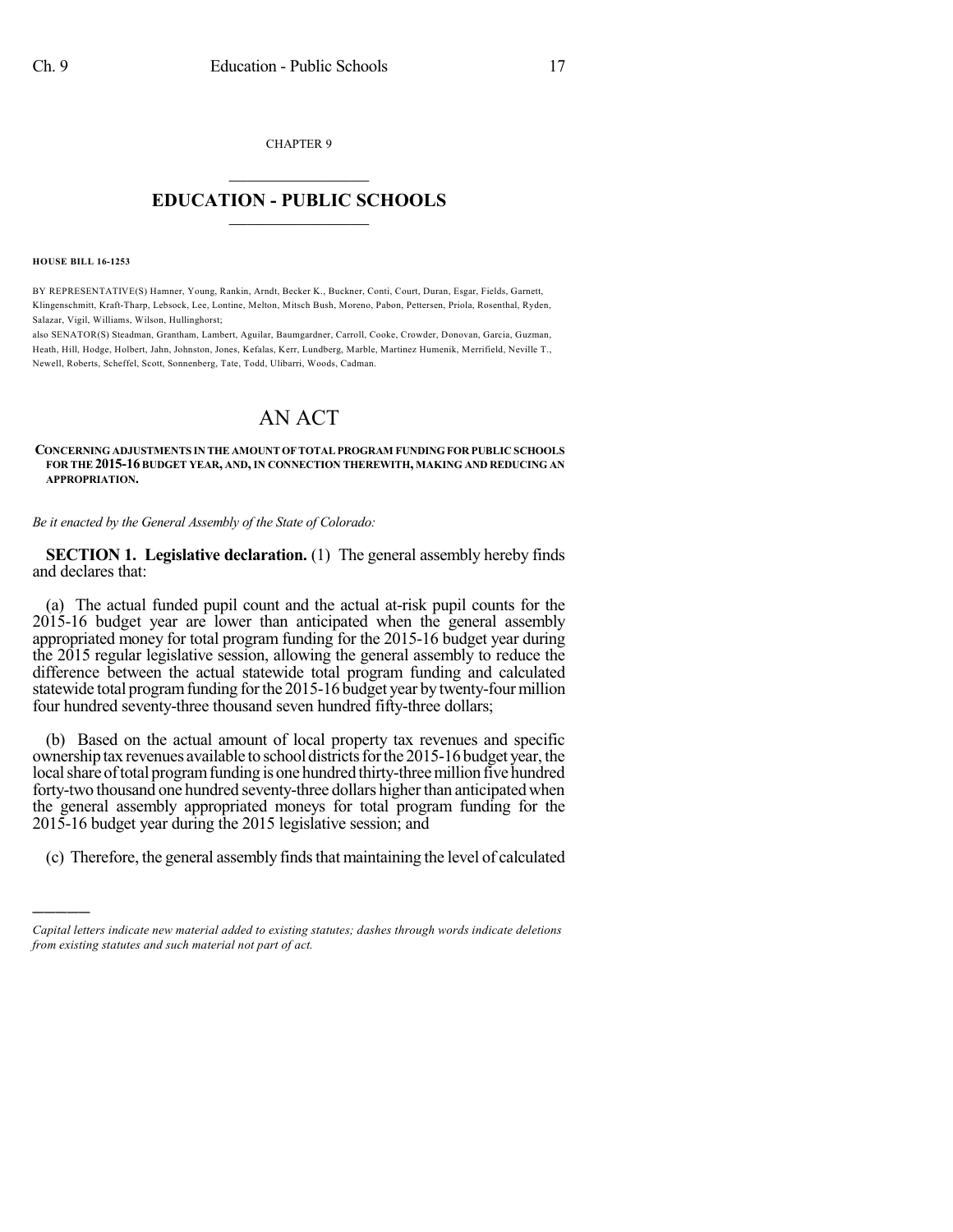total program funding for the 2015-16 budget year results in a reduction in the amount of the negative factor. Variations in the amounts of state aid distributed to districts require an adjustment in the minium amount of total program funding for the 2015-16 budget year, after application of the negative factor described in section 22-54-104 (5) (g), Colorado Revised Statutes.

**SECTION 2.** In Colorado Revised Statutes, 22-54-104, **amend** (5) (g) (I) (F) as follows:

**22-54-104. District total program - definitions.** (5) For purposes of the formulas used in this section:

 $(g)$  (I) For the 2010-11 budget year and each budget year thereafter, the general assembly determines that stabilization of the state budget requires a reduction in the amount of the annual appropriation to fund the state's share of total program funding for all districts and the funding for institute charter schools. The department of education shall implement the reduction in total program funding through the application of a negative factor as provided in this paragraph (g). For the 2010-11 budget year and each budget year thereafter, the department of education and the staff of the legislative council shall determine, based on budget projections, the amount of such reduction to ensure the following:

(F) That, for the 2015-16 budget year, the sum of the total program funding for all districts, including the funding for institute charter schools, after application of the negative factor, is not less than six billion two hundred thirty-three million nine hundred fifty-five thousand seven hundred thirty-seven EIGHT HUNDRED THIRTY-FIVE THOUSAND FORTY-FOUR dollars (\$6,233,955,737) (\$6,233,835,044); except that the department of education and the staff of the legislative council shall make mid-year revisions to replace projections with actual figures, including but not limited to actual pupil enrollment, assessed valuations, and specific ownership tax revenue from the prior year, to determine any necessary changes in the amount of the reduction to maintain a total program funding amount for the applicable budget year that is consistent with this sub-subparagraph (F). For the 2016-17 budget year, the difference between calculated statewide total program funding and actual statewide total programfunding must not exceed the difference between calculated statewide total program funding and actual statewide total program funding for the 2015-16 budget year.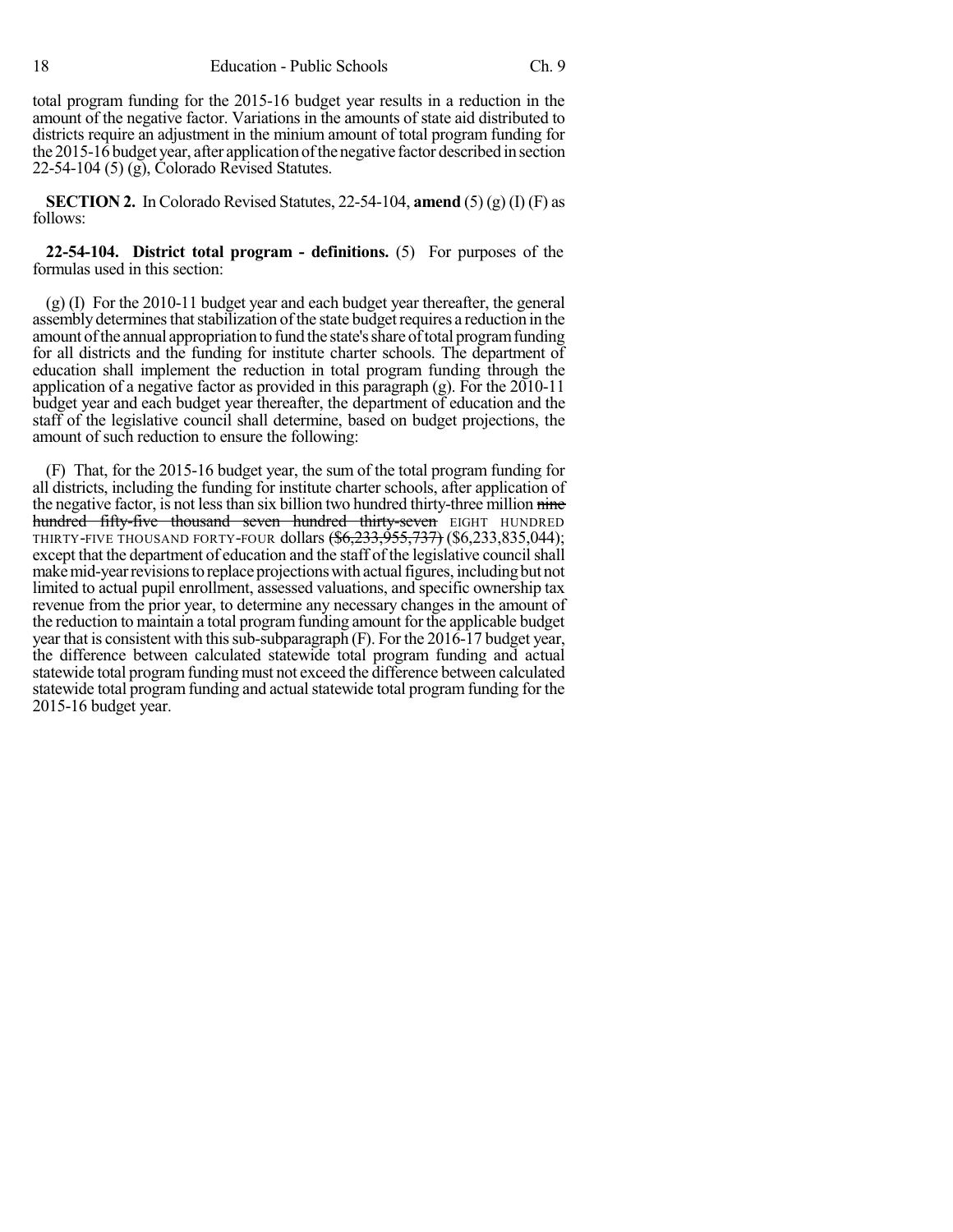|                 |              |                | APPROPRIATION FROM |              |                       |                |  |  |  |  |  |
|-----------------|--------------|----------------|--------------------|--------------|-----------------------|----------------|--|--|--|--|--|
| ITEM &          | <b>TOTAL</b> | <b>GENERAL</b> | <b>GENERAL</b>     | CASH         | <b>REAPPROPRIATED</b> | <b>FEDERAL</b> |  |  |  |  |  |
|                 |              |                |                    |              |                       |                |  |  |  |  |  |
| <b>SUBTOTAL</b> |              | FUND           | <b>FUND</b>        | <b>FUNDS</b> | <b>FUNDS</b>          | <b>FUNDS</b>   |  |  |  |  |  |
|                 |              |                | <b>EXEMPT</b>      |              |                       |                |  |  |  |  |  |
|                 |              |                |                    |              |                       |                |  |  |  |  |  |

**SECTION 3. Appropriation to the department of education for the fiscal year beginning July 1, 2015.** In Session Laws of Colorado 2015, section 2 of chapter 364, (SB 15-234), **amend** Part III (2)(A) and Footnote 6, as Footnote 6 is amended by section 9 of chapter 295 (SB 15-267), Session Laws of Colorado 2015, as follows:

#### **Section 2. Appropriation.**

### **PART III DEPARTMENT OF EDUCATION**

| (2) ASSISTANCE TO PUBLIC SCHOOLS     |                      |               |              |                            |                        |
|--------------------------------------|----------------------|---------------|--------------|----------------------------|------------------------|
| (A) Public School Finance            |                      |               |              |                            |                        |
| Administration                       | 1,668,768            |               |              | 81,760 <sup>a</sup>        | 1,587,008 <sup>b</sup> |
|                                      |                      |               |              | $(0.9$ FTE)                | (17.0 FTE)             |
| State Share of Districts'            |                      |               |              |                            |                        |
| Total Program Funding <sup>5,6</sup> | 4,088,321,146        | 2,519,712,880 | 848,124,468° | 720, 483, 798 <sup>d</sup> |                        |
|                                      | 3,954,778,973        | 2,426,170,707 |              | 680,483,798 <sup>d</sup>   |                        |
| Hold-harmless Full-day               |                      |               |              |                            |                        |
| Kindergarten Funding                 | <del>7,756,521</del> |               |              | 7,756,521 <sup>a</sup>     |                        |
|                                      | 7,806,468            |               |              | 7,806,468 <sup>a</sup>     |                        |
|                                      |                      |               |              |                            |                        |

Ch. 9 Education - Public Schools 19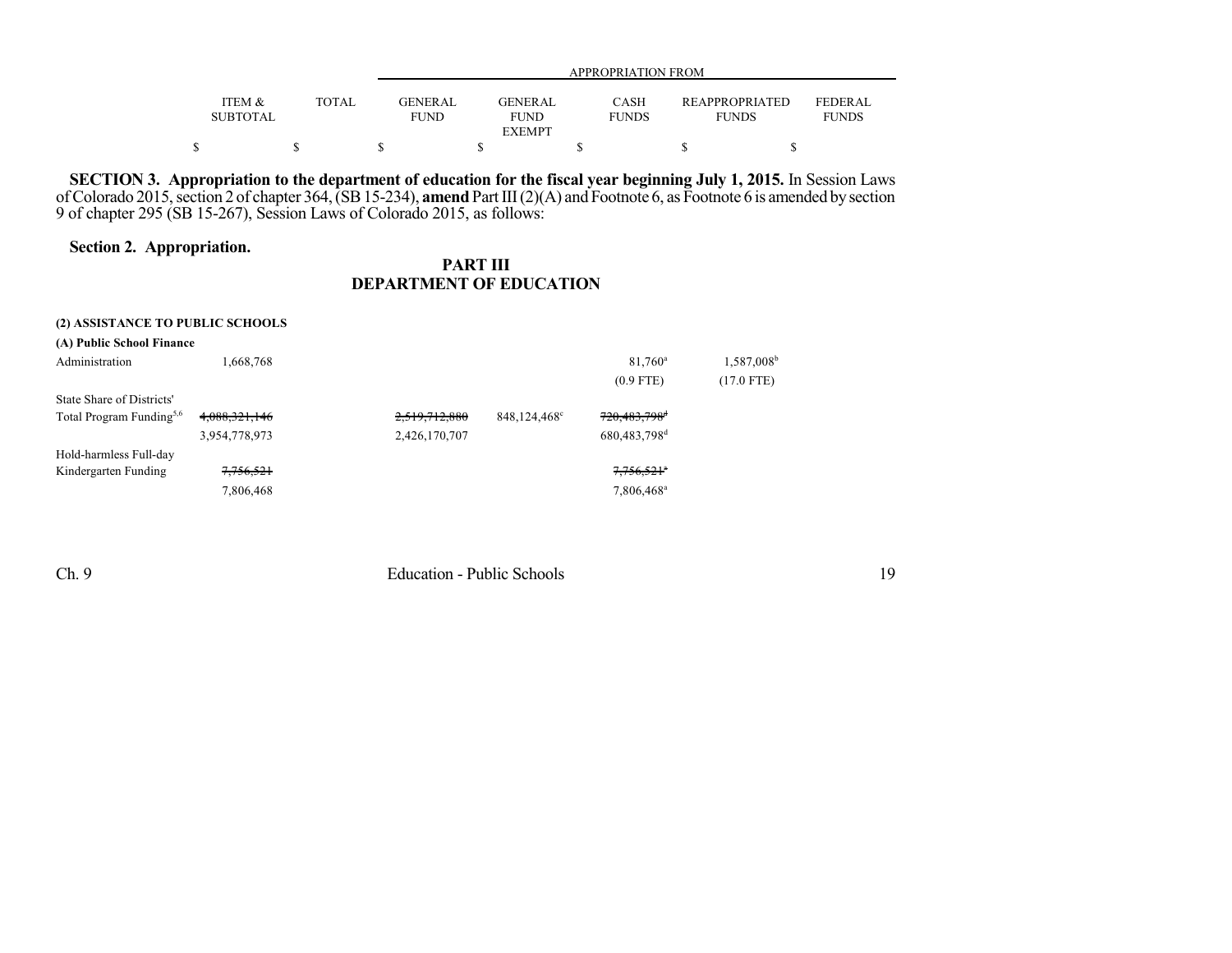### Ch. 9 Education - Public Schools 20

|                                                                                                |                                                       |              | <b>APPROPRIATION FROM</b>     |    |                                                |    |                                            |                                       |                                |
|------------------------------------------------------------------------------------------------|-------------------------------------------------------|--------------|-------------------------------|----|------------------------------------------------|----|--------------------------------------------|---------------------------------------|--------------------------------|
|                                                                                                | ITEM &<br><b>SUBTOTAL</b>                             | <b>TOTAL</b> | <b>GENERAL</b><br><b>FUND</b> |    | <b>GENERAL</b><br><b>FUND</b><br><b>EXEMPT</b> |    | <b>CASH</b><br><b>FUNDS</b>                | <b>REAPPROPRIATED</b><br><b>FUNDS</b> | <b>FEDERAL</b><br><b>FUNDS</b> |
|                                                                                                | \$                                                    | \$           | \$                            | \$ |                                                | \$ |                                            | \$                                    | \$                             |
| District Per Pupil<br>Reimbursements for<br>Juveniles Held in Jail<br>At-risk Supplemental Aid | 25,000<br>5,094,358<br>4,102,865,793<br>3,969,373,567 |              |                               |    |                                                |    | $25,000^{\rm a}$<br>5,094,358 <sup>e</sup> |                                       |                                |

<sup>a</sup> These amounts shall be from the State Education Fund created in Section 17 (4) (a) of Article IX of the State Constitution. Pursuant to Section 17 (3) of Article IX of the State Constitution, appropriations from the State Education Fund are not subject to the limitation on fiscal year spending set forth in Section 20 of Article X of the State Constitution.

<sup>b</sup> This amount shall be transferred from the Assistance to Public Schools, Public School Finance, State Share of Districts' Total Program Funding line item.

This amount shall be from the General Fund Exempt Account created in Section 24-77-103.6 (2), C.R.S.

<sup>d</sup> Of this amount, \$630,328,949 shall be from the State Education Fund created in Section 17 (4) (a) of Article IX of the State Constitution, and  $$90,154,849$50,154,849$ shall be from the State Public School Fund created in Section 22-54-114 (1), C.R.S. Pursuant to Section 17 (3) of Article IX of the State Constitution, appropriations from the State Education Fund are not subject to the limitation on fiscal year spending set forth in Section 20 of Article X of the State Constitution. Of the amount appropriated from the State Public School Fund, \$78,602,438 \$38,602,438 is estimated to be from federal mineral leasing revenues transferred to the State Public School Fund pursuant to Sections 22-54-114 (1) and 34-63-102, C.R.S., \$8,397,518 is estimated to be from interest and income earned on the investment of moneys in the Public School Fund that is credited to the State Public School Fund pursuant to Section 22-41-102 (3) (d), C.R.S., and \$3,154,893 is estimated to be from reserves in the State Public School Fund.

e This amount shall be from the State Public School Fund created in Section 22-54-114 (1), C.R.S., from interest and income earned on the investment of moneys in the Public School Fund that is credited to the State Public School Fund pursuant to Section 22-41-102 (3) (d), C.R.S.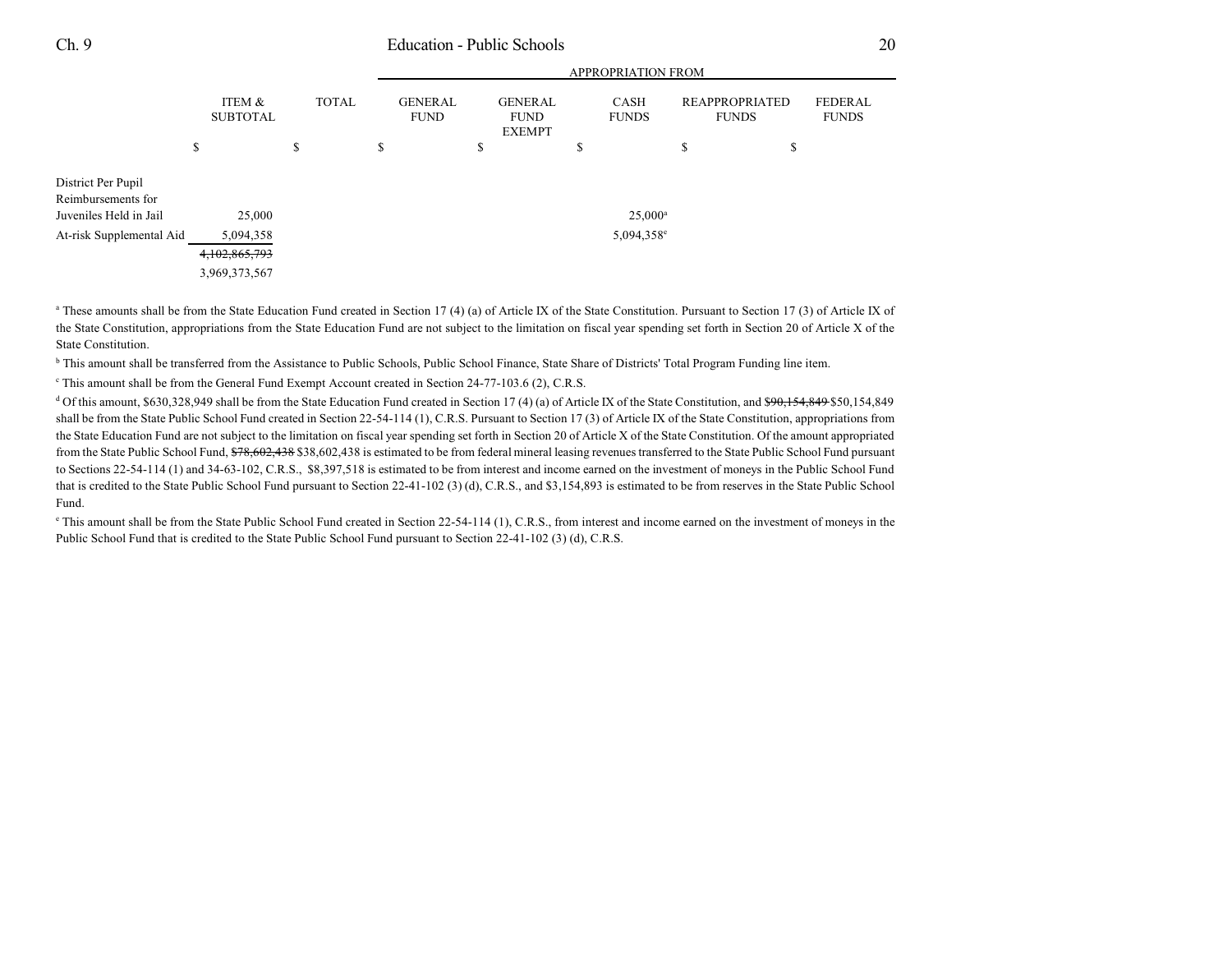|                 |                           |                 | <b>APPROPRIATION FROM</b>     |                                                |                             |                                |                                |  |  |  |
|-----------------|---------------------------|-----------------|-------------------------------|------------------------------------------------|-----------------------------|--------------------------------|--------------------------------|--|--|--|
|                 | ITEM &<br><b>SUBTOTAL</b> | <b>TOTAL</b>    | <b>GENERAL</b><br><b>FUND</b> | <b>GENERAL</b><br><b>FUND</b><br><b>EXEMPT</b> | <b>CASH</b><br><b>FUNDS</b> | REAPPROPRIATED<br><b>FUNDS</b> | <b>FEDERAL</b><br><b>FUNDS</b> |  |  |  |
|                 | \$                        | J.              | \$                            | \$                                             |                             |                                |                                |  |  |  |
| TOTALS PART III |                           |                 |                               |                                                |                             |                                |                                |  |  |  |
| (EDUCATION)     |                           | \$5,395,441,471 | \$2,694,599,324               | \$848,124,468 <sup>a</sup>                     | \$1,172,310,474             | $$29,757,276^{\circ}$          | \$650,649,929 <sup>d</sup>     |  |  |  |
|                 |                           | \$5,261,949,245 | \$2,601,057,151               |                                                | $$1,132,360,421^b$          |                                |                                |  |  |  |

<sup>a</sup> This amount shall be from the General Fund Exempt Account created in Section 24-77-103.6 (2), C.R.S.

<sup>b</sup> Of this amount, \$3,897,434 contains an (I) notation.

c Of this amount, \$12,784,739 contains an (I) notation.

d This amount contains an (I) notation.

**FOOTNOTES** -- The following statements are referenced to the numbered footnotes throughout section 2.

6 Department of Education, Assistance to Public Schools, Public School Finance, State Share of Districts' Total Program Funding -- Pursuant to Section 22-35-108 (2) (a), C.R.S., the purpose of this footnote is to specify what portion of this appropriation is intended to be available for the Accelerating Students Through Concurrent Enrollment (ASCENT) Program for FY 2015-16. The Department of Education is authorized to utilize up to \$3,666,850 \$3,679,676 of this appropriation to fund qualified students designated as ASCENT Program participants. This amount is calculated based on an estimated 550 FTE participants funded at a rate of \$6,667 \$6,690 per FTE pursuant to Section 22-54-104 (4.7), C.R.S.

Ch. 9 Education - Public Schools 21